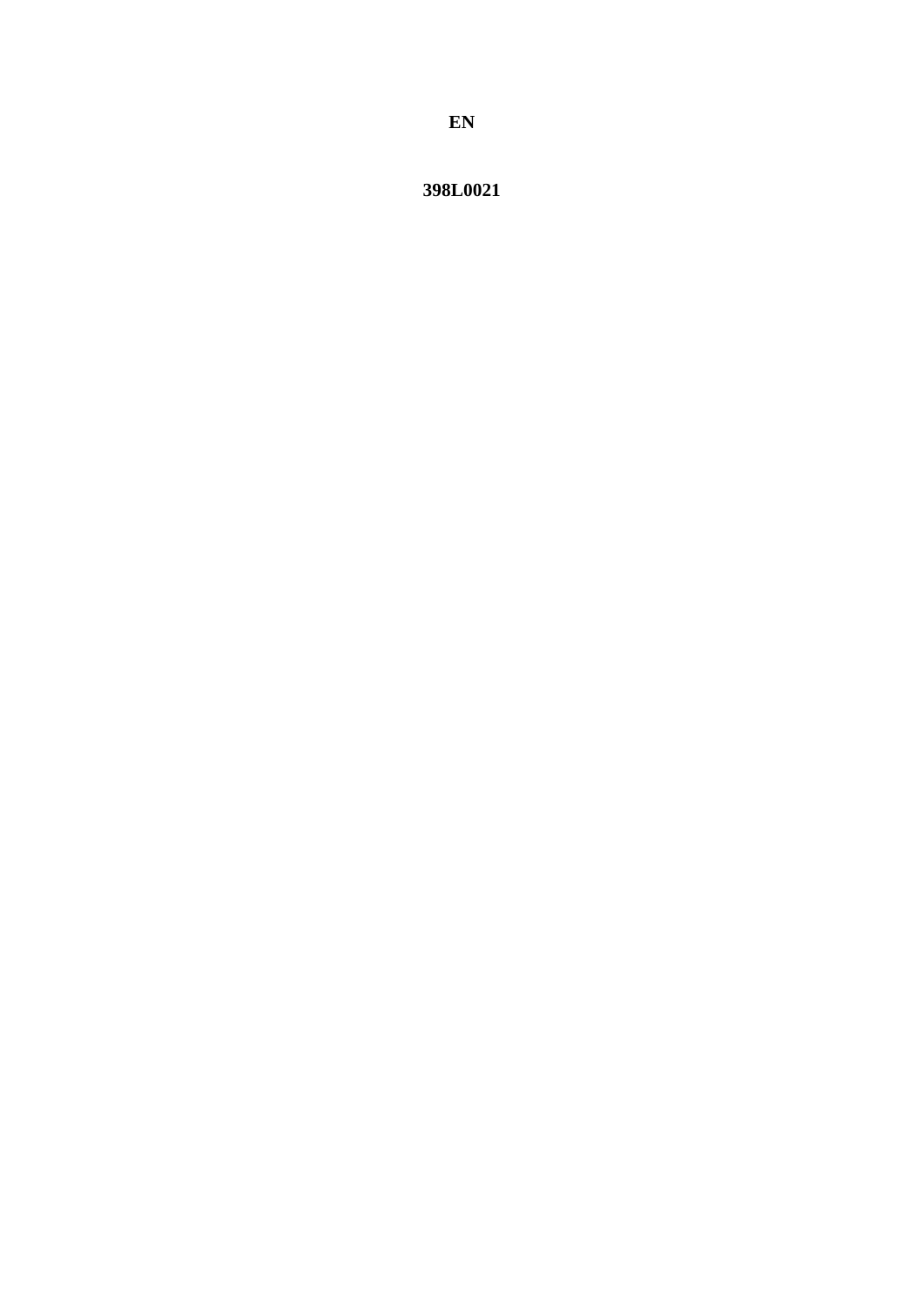### **DECISION OF THE EEA JOINT COMMITTEE No 89/2000**

### **of 27 October 2000**

### **amending Annex VII (Mutual Recognition of Professional Qualifications) to the EEA Agreement**

#### THE EEA JOINT COMMITTEE,

Having regard to the Agreement on the European Economic Area, as adjusted by the Protocol adjusting the Agreement on the European Economic Area, hereinafter referred to as 'the Agreement', and in particular Article 98 thereof,

Whereas:

- (1) Annex VII to the Agreement was amended by Decision of the EEA Joint Committee No [1](#page-1-0)90/1999 of 17 December 1999<sup>1</sup>.
- (2) Whereas Commission Directives 98/21/EC of 8 April 1998<sup>2</sup>, 98/63/EC of 3 September 1998<sup>3</sup> and 1999/46/EC of 21 May 1999<sup>4</sup> amending Council Directive 93/16/EEC to facilitate the free movement of doctors and the mutual recognition of their diplomas, certificates and other evidence of formal qualifications are to be incorporated into the Agreement,

HAS DECIDED AS FOLLOWS:

### *Article 1*

The following indents shall be added in point 4 (Council Directive 93/16/EEC) in Annex VII to the Agreement:

- '- **398 L 0021**: Commission Directive 98/21/EC of 8 April 1998 (OJ L 119, 22.4.1998, p. 15).
- **- 398 L 0063**: Commission Directive 98/63/EC of 3 September 1998 (OJ L 253, 15.9.1998, p. 24).
- **- 399 L 0046**: Commission Directive 1999/46/EC of 21 May 1999 (OJ L 139, 2.6.1999, p. 25).'

 $1$  OJ L ...

 $^{2}$  OJ L 119, 22.4.1998, p. 15.

<sup>3</sup> OJ L 253, 15.9.1998, p. 24.

<span id="page-1-0"></span> $^{4}$  OJ L 139, 2.6.1999, p. 25.